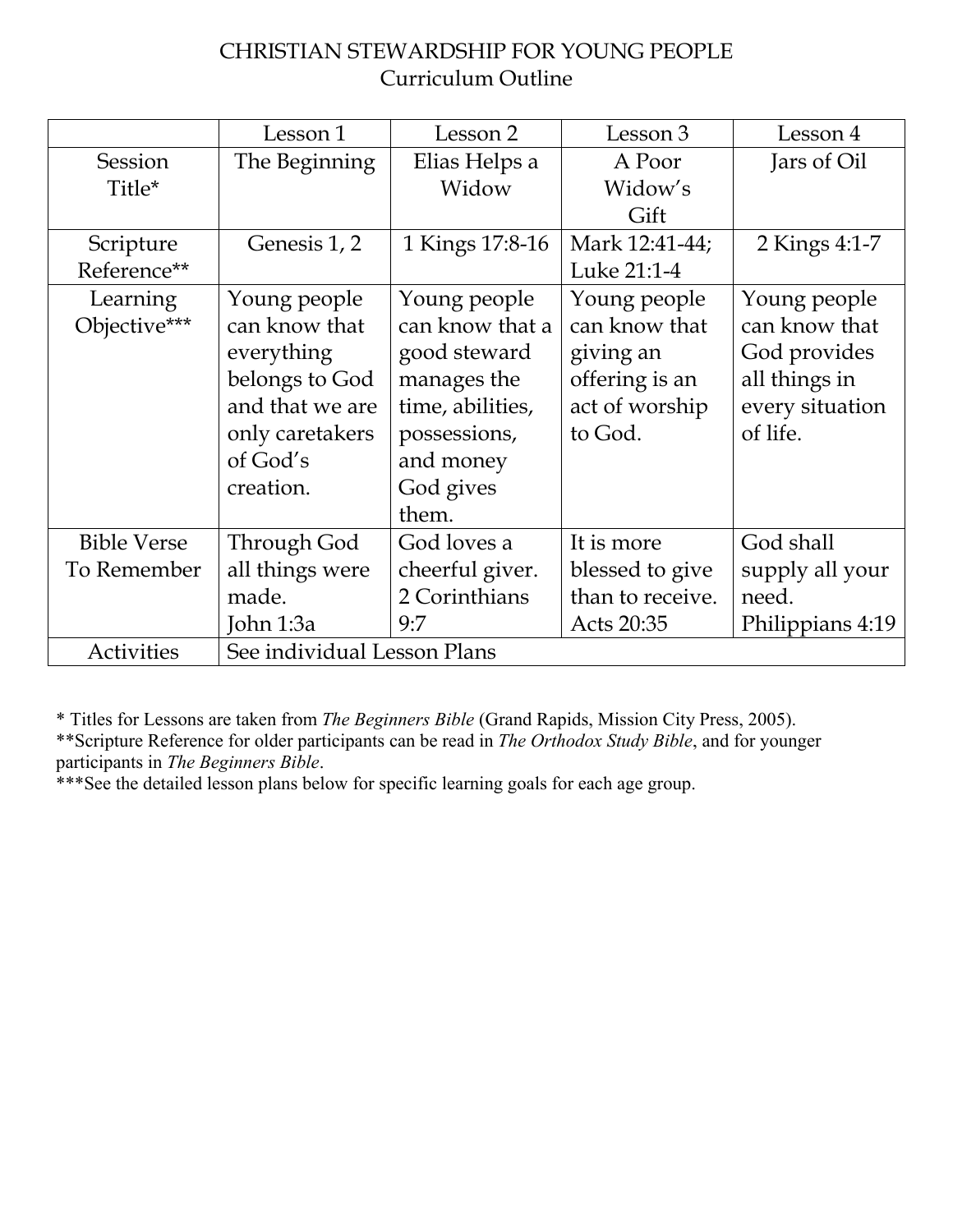## **LESSON 1: THE BEGINNING**

**Objective:** This lesson will introduce young people to how God lovingly and masterfully created the wonderful world in which we live. All things thus belong to God. Recognizing that all belongs to God is the first step in acknowledging that we are all merely stewards, caretakers of God's creation.

### **Lesson Plan:**

- **Arrival (5-10 minutes):** (Younger participants) As the children arrive, have lots of stuffed animals placed in various locations around the room. Have the children walk around the room and tell you the types of animals they see. Ask them if they have ever seen any of these animals in real life? Ask them if they have ever been to a zoo to see all the different types of animals God has created. Name them.
- **Opening Prayer:** O heavenly King, the Comforter, the Spirit of Truth, Who are in all places and fill all things, Treasury of blessings and Giver of Life, come and dwell in us and cleanse us of all impurity and save our souls, O Good One. Amen.
- **Bible Story (10 minutes):** Listen carefully as I tell you the wonderful story about how God created the heavens and the earth. When I'm done I will ask you some very interesting questions. [Read *The Beginner's Bible*, pages 7-13 (read slowly, answer questions, show the pictures); use cutouts of the various things God has created and put up on the board.]

Discussion Questions:

- 1. What was our story about today? (God creating the heavens and the earth)
- 2. Who made day and night? (God)
- 3. Who made the sky and water? (God)
- 4. Who made land and vegetation? (God)
- 5. Who made the sun and stars? (God)
- 6. Who made the sea creatures and the birds in the sky? (God)
- 7. Who made the wild creatures, tame creatures and the creepy crawling creatures? (God)
- 8. Who made us? (God)

**Break Time (10 Minutes):** Use this time for refreshments or to continue talking about Creation.

**Today's Memory Verse (5 minutes): "**Through God all things were made." John 1:3a

**Today's Craft to take Home (10 minutes):** Make a "God Created Nature" bracelet. Place 2" masking tape on the child's wrist, sticky side out. Take a nature walk and let the children create their nature bracelets by sticking grass, pebbles, leaves, flowers, etc. to the bracelet.

### **Closing:**

**Closing Prayer:** Make the Sign of the Cross and say the Memory Verse together**.**

**Teacher:** Through the prayers of our Holy Fathers, Lord, Jesus Christ, have mercy on us. Amen. *(If it is Easter time use the Easter greeting: "Christ is Risen!" "Indeed He is Risen!")*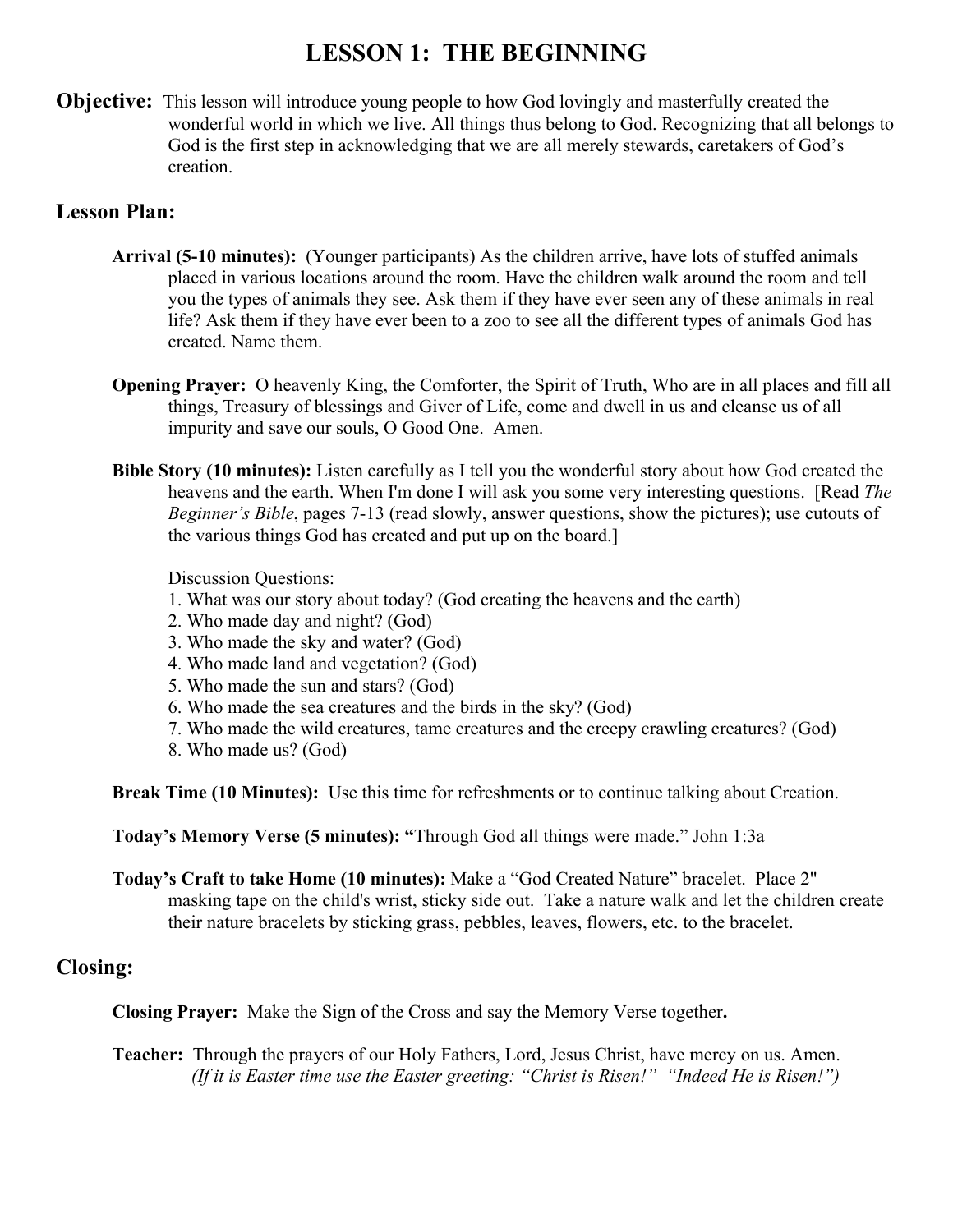## **LESSON 2: ELIJAH HELPS A WIDOW**

**Objective:** Today's lesson teaches us what it means to trust God like the woman did. Young people can know that a good steward manages the time, abilities, possessions, and money God gives them

### **Lesson Plan:**

- **Arrival (5-10 minutes):** Bring unpopped popcorn and popped popcorn. As the children arrive, show the unpopped corn and ask the children if they think if would feed many people. Then, show the popped corn. Share how a little bit of corn pops to make a lot! Explain how God did a special miracle for the woman to help her little bit of oil and flour go a long, long way.
- **Opening Prayer:** O heavenly King, the Comforter, the Spirit of Truth. . . (see Lesson 1)
- **Bible Story (10 minutes):** Elijah was God's messenger. He brought messages from God and helped many people, including the widow in today's story. [Read *The Beginner's Bible*, pages 206-208 (read slowly, answer questions, show the pictures)].

Discussion questions: Why did God tell Elijah to go to a nearby town? (So a woman could take care of him) Did the woman have flour and oil for Elijah when he came? (No) What did Elijah promise the woman? (She would not go hungry) What did the woman do for Elijah? (She made him some bread) Did the woman's oil and flour run out? (No) Why? (God provided oil and flour to make bread for her and Elijah)

- **Break Time (10 Minutes):** Use this time to serve refreshments. Suggestion: use tortillas made of flour and oil. Explain how tortillas are made. Cut the tortilla into shapes using cookie cutters or scissors. Spread peanut butter, butter, or other items on the bread. It was much like this bread that the woman could make from here flour and oil for a long time.
- **Today's Action (5 minutes):** Bowing the Head. It is a sign of respect to lower one's head. It is a way to show respect to God while praying. When our head is lowered we can't look around at other things and we can pray right to God.
- **Today's Memory Verse (5 minutes): "**God loves a cheerful giver." 2 Corinthians 9:7
- **Today's Craft to take Home (10 minutes):** Bring paper plates to class. Let the kids draw food that they would like to have on their paper plate. Or cut out food items from a newspaper or magazine that you provide. Talk about how God took care of the woman and her son, and how He takes care of us. We are blessed by God that our food is in constant supply.

### **Closing:**

**Closing Prayer:** Make the Sign of the Cross and say the Memory Verse together**.**

**Teacher:** Through the prayers of our Holy Fathers, Lord, Jesus Christ, have mercy on us. Amen. *(If it is Easter time use the Easter greeting: "Christ is Risen!" "Indeed He is Risen!")*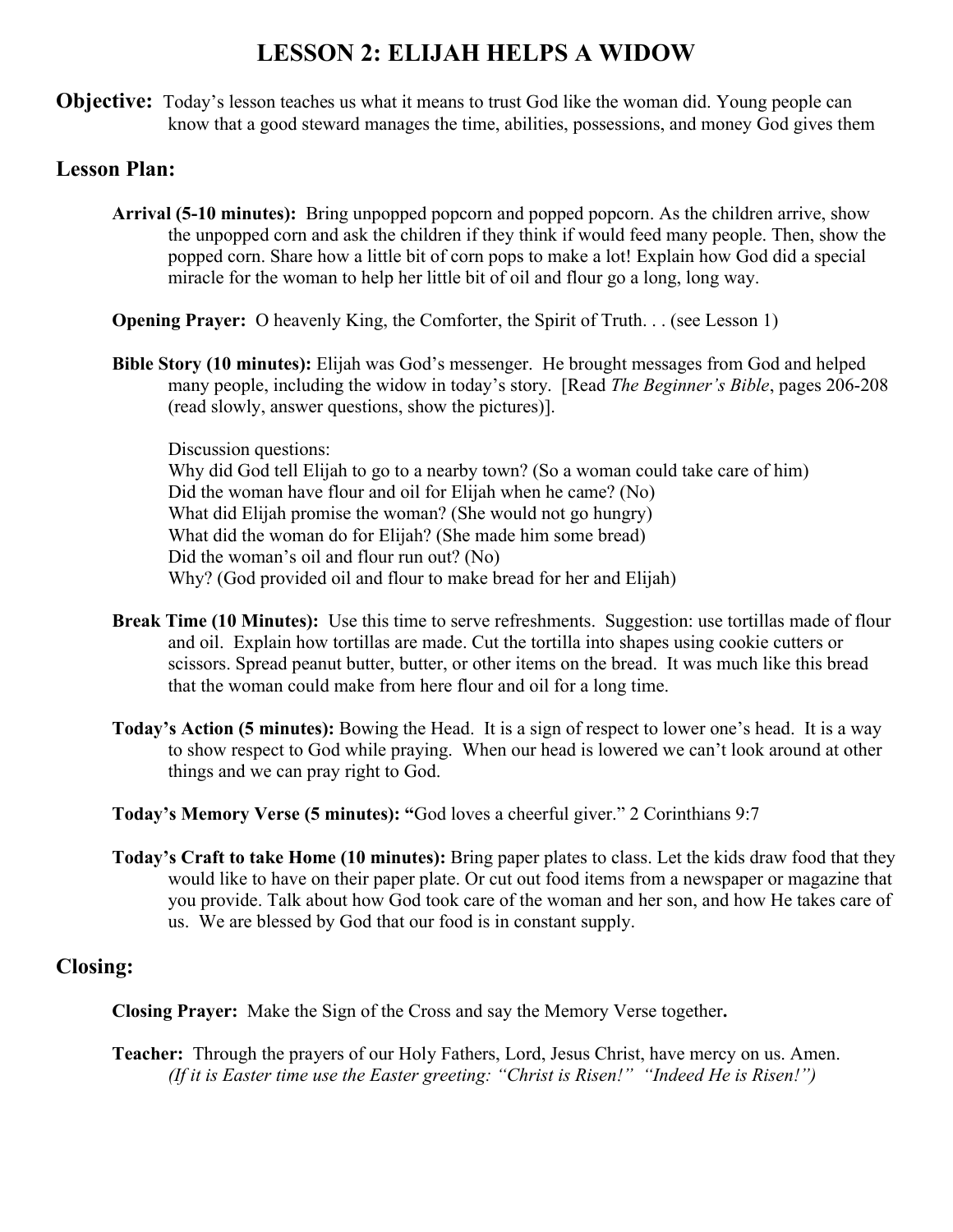# **LESSON 3: A POOR WIDOW'S GIFT**

**Objective:** Today's lesson focuses on the gift of money that a poor widow gave to the temple. It was not the amount of the gift that was important – it was, as Jesus Himself says, "the greatest" of all the gifts given. Why? Because the poor widow gave all she had. The young people can look at themselves to see how much they give for others as contrasted to what they keep for themselves. After all, giving back to God is an act of worship, a sacrifice from us in thanksgiving for all that God has done for us.

### **Lesson Plan:**

- **Arrival (5-10 minutes):** Have several coins available for the children to look at: a penny, a nickel, a dime, a quarter, a half dollar, a dollar coin. Talk about the value of money, and how one might be very rich if he or she had only a penny and someone else had a dollar. Money is not the only value in life!
	- **Opening Prayer:** O heavenly King, the Comforter, the Spirit of Truth, Who are in all places and fill all things, Treasury of blessings and Giver of Life, come and dwell in us and cleanse us of all impurity and save our souls, O Good One. Amen.
	- **Bible Story (10 minutes):** Listen carefully as I tell you the story about a very poor woman who gave a very large gift to her church. When I'm done I will ask you some very interesting questions. [Read *The Beginner's Bible*, pages 433- 436 (read slowly, answer questions, show the pictures).

Discussion Questions:

- 1. What does this story take place? (the temple, like our church today)
- 2. What were the disciples of Jesus doing? (watching people give offerings)
- 3. How much did the rich people give? (a lot)
- 4. What is a widow? (a woman whose husband had died and left her alone)
- 5. How much was the widow's offering? (two small coins)
- 6. Why did Jesus say this gift was greater than all the others? (the widow gave all she had)
- 7. Did the rich people give all they had? (no)
- 8. How do we know that? (Jesus said they still had plenty left over)

**Break Time (10 Minutes):** Use this time for refreshments or to continue talking about the story.

**Today's Memory Verse (5 minutes): "**It is more blessed to give than to receive." Acts 20:35

**Today's Craft to take Home (10 minutes):** Make a chart for each person with two columns. Have the children write or draw in the first column a list or pictures of all the things that they consider their own possessions. The list in the second column all the things they have given back to God as they thank Him for the things in the first column. Help the children to see that not only money, but service of time and talent are gifts to give back too. Decorate the chart with the children's drawings of their own gifts to God.

#### **Closing:**

**Closing Prayer:** Make the Sign of the Cross and say the Memory Verse together**.**

**Teacher:** Through the prayers of our Holy Fathers, Lord, Jesus Christ, have mercy on us. Amen. *(If it is Easter time use the Easter greeting: "Christ is Risen!" "Indeed He is Risen!")*